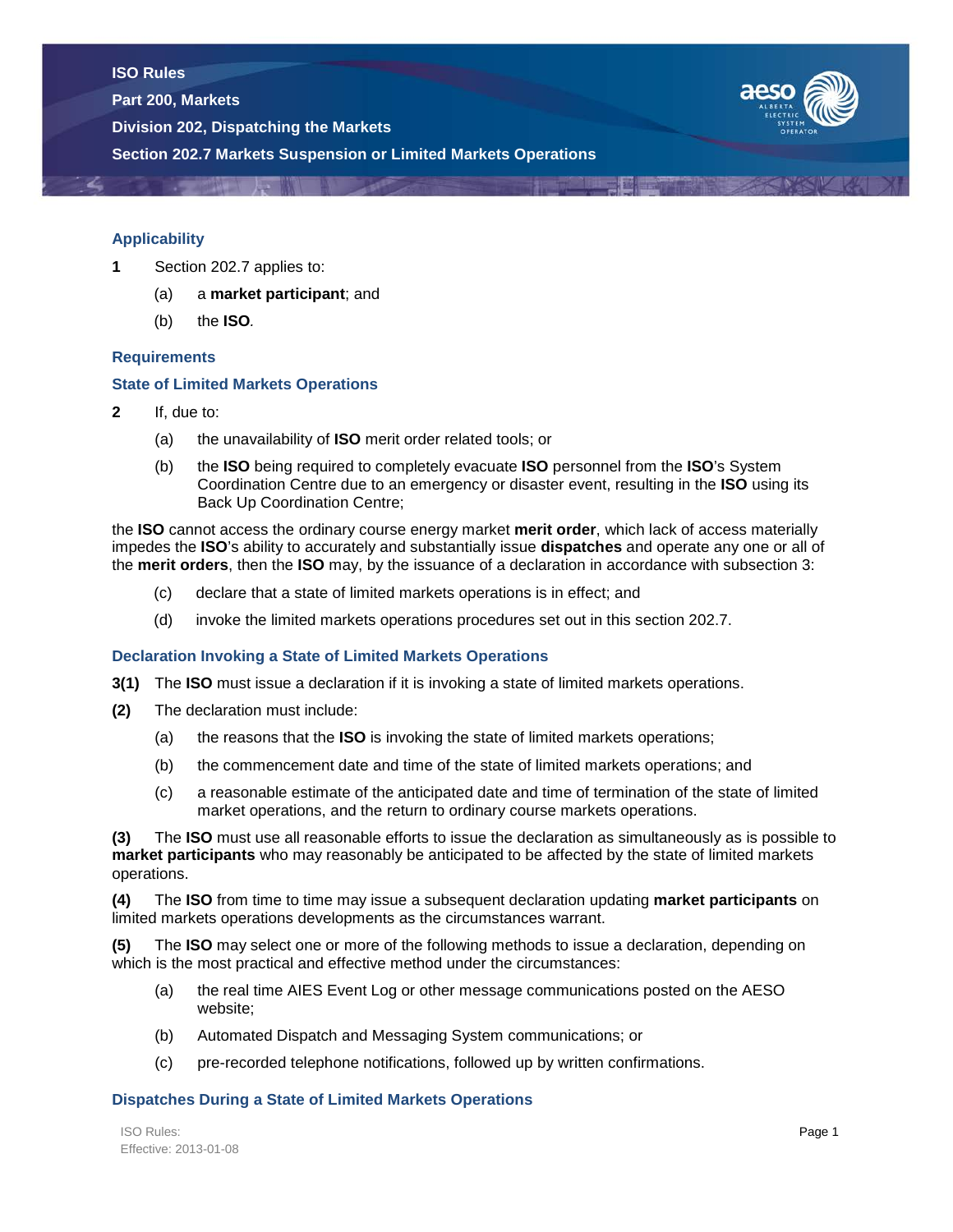

- **4** During a state of limited markets operations:
	- (a) the **ISO** must use the most current and reasonably accurate **merit orders** then available to the **ISO** under the circumstances, to continue to issue **dispatches** in a manner which is as close as possible to ordinary course operations;
	- (b) subject to subsection 4(c), the **ISO** must use all reasonable efforts to ensure that any **dispatches** the **ISO** has issued for **dispatch down services** and **ancillary services** at the commencement of the state of limited markets operations remain in effect until termination of the state of limited markets operations; and
	- (c) if the system marginal price exceeds the reference price during the state of limited markets operations, then the **ISO** may determine that any one or all of the **dispatch down services**  must be terminated until the termination of the state of limited markets operations.

### **Energy Market Pricing During a State of Limited Markets Operations**

**5(1)** During a state of limited markets operations and subject to subsection 5(2), the **ISO** must determine the energy market **pool price** as the system marginal price at each minute, which must be the highest eligible **pool asset** marginal price of all **pool assets** to meet **system load** in the energy market **merit order** referred to in subsection 4(a).

**(2)** The system marginal price during a state of limited markets operations must be one thousand dollars (\$1,000) per MWh under the circumstances set out in subsection 3(1)(b) of section 201.6 of the **ISO rules***, Pricing*.

#### **Other Pricing During a State of Limited Markets Operations**

- **6** During a state of limited markets operations:
	- (a) the **ISO** must make **dispatch down service** payments based on the system marginal price in each minute, in accordance with subsection 7 of section 103.4 of the **ISO rules**, *Power Pool Financial Settlement*;
	- (b) the **ISO** must make **ancillary services** payments based on the **pool price**, which such price is determined in accordance with subsection 4 of section 201.6 of the **ISO rules**, *Pricing*; and
	- (c) the **ISO** may suspend uplift payments under subsection 6 of section 103.4 of the **ISO rules**, *Power Pool Financial Settlement.*

#### **Termination of a State of Limited Markets Operations**

**7(1)** The **ISO**, by issuing a declaration, must terminate a state of limited markets operations as soon as it restores ordinary course access to the merit orders.

**(2)** The **ISO** must use the most practical and effective communication method referenced in subsection 3(5) to issue a declaration to **market participants** that the **ISO** has terminated a state of limited markets operations and ordinary course merit order operations are to recommence by the date and time specified in the declaration.

#### **State of Markets Suspension**

**8(1)** If:

- (a) the **interconnected electric system** is experiencing a **blackout**;
- (b) the **interconnected electric system** is breaking up into two (2) or more **electrical islands**  causing **transmission constraints** that significantly limit or prohibit markets operations; or
- (c) the **ISO** is unable to continue in a state of limited markets operations under this section 202.7 because: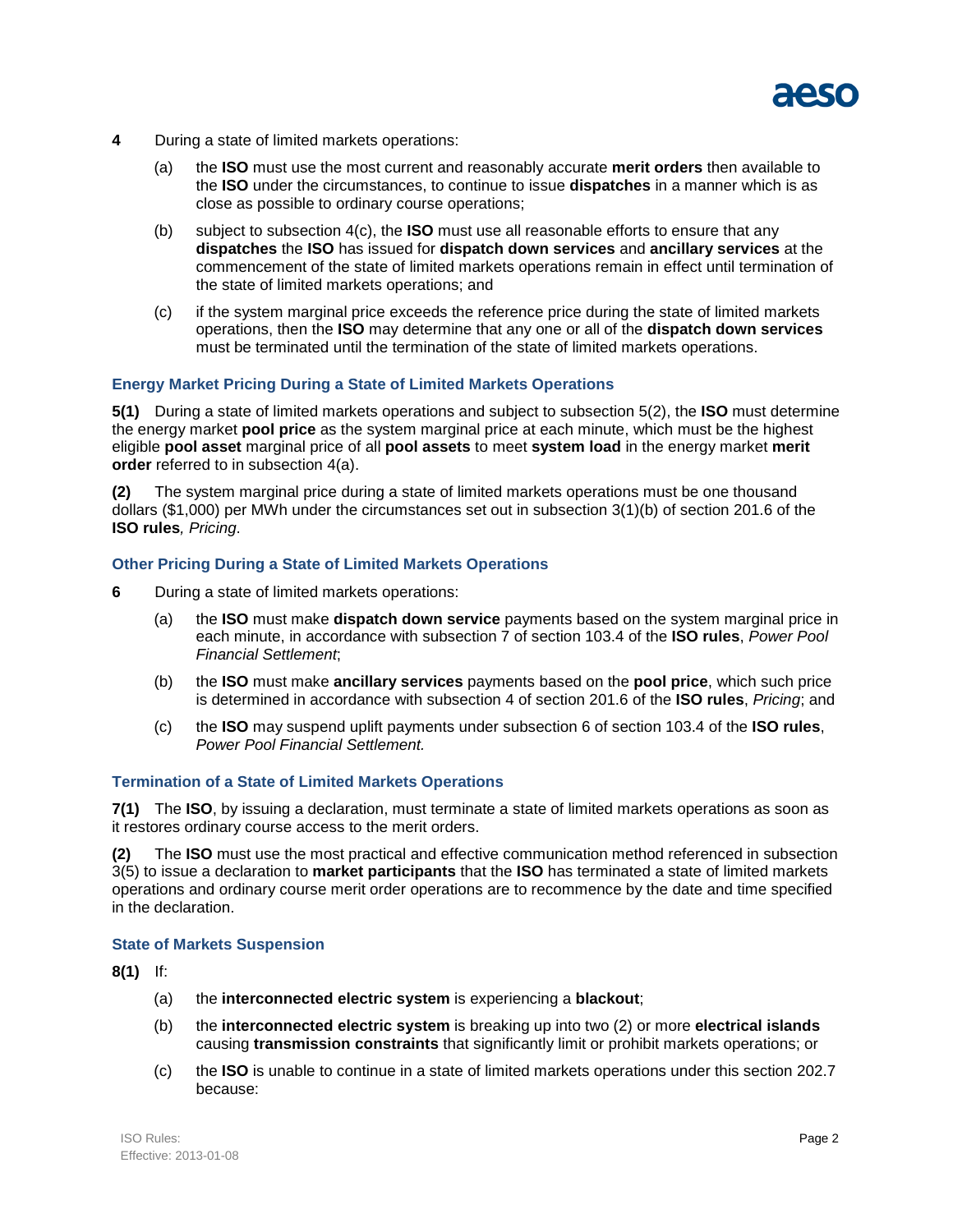

- (i) the **ISO** no longer can use the most current and reasonably accurate energy market **merit order** due to material variances between that energy market **merit order** and the energy production capabilities of the **pool assets** associated with the energy market **merit order**; or
- (ii) the **ISO** no longer can perform and operate merit order functions at the Back Up Coordination Centre as referenced in subsection 2(b);

then once an approval is granted under subsection 8(2), the **ISO** may issue a declaration in accordance with subsection 9 invoking a state of markets suspension for the energy market, the **ancillary services** market and the **dispatch down service** market, and implementing the markets suspension procedures set out in this section 202.7.

**(2)** The **ISO** may not issue a declaration invoking a state of markets suspension without the approval of the Chief Executive Officer of the **ISO** or a designee, but if the **interconnected electric system** is experiencing a **blackout** as referenced under subsection 8(1)(a), then the **ISO** may, by declaration in accordance with subsection 9, invoke a state of markets suspension without Chief Executive Officer approval.

# **Declaration Invoking a State of Markets Suspension**

- **9(1)** The **ISO** must issue a declaration if it is invoking a state of markets suspension.
- **(2)** The declaration must include:
	- (a) the reasons that the **ISO** is invoking the state of markets suspension;
	- (b) the commencement date and time of the state of markets suspension; and
	- (c) a reasonable estimate of the anticipated date and time of the termination of the state of markets suspension, and the return to ordinary course markets operations.

**(3)** The **ISO** must use all reasonable efforts to issue the declaration as simultaneously as is possible to **market participants** who may reasonably be anticipated to be affected by the state of markets suspension.

**(4)** The **ISO** from time to time may issue a subsequent declaration updating **market participants** on markets suspension developments as the circumstances warrant.

**(5)** The **ISO** may select one or more of the following methods to issue the declaration, depending on which is the most practical and effective method under the circumstances:

- (a) the real time AIES Event Log or other message communications posted on the AESO website;
- (b) Automated Dispatch and Messaging System communications; or
- (c) pre-recorded telephone notifications, followed up by written confirmation.

#### **Effect of a State of Markets Suspension**

**10** During the period of time a state of markets suspension is in effect, the **ISO**:

- (a) is not required to follow the **merit orders**; and
- (b) must determine the system marginal price in accordance with subsection 11.

# **System Marginal Pricing during a State of Markets Suspension**

**11(1)** During a state of markets suspension and subject to subsection 11(2), the **ISO** must determine the system marginal price at each minute, which price must be either the prior thirty (30) **day** average **on peak** price or **off peak** price, depending on the hour of **day** the state of markets suspension is in effect.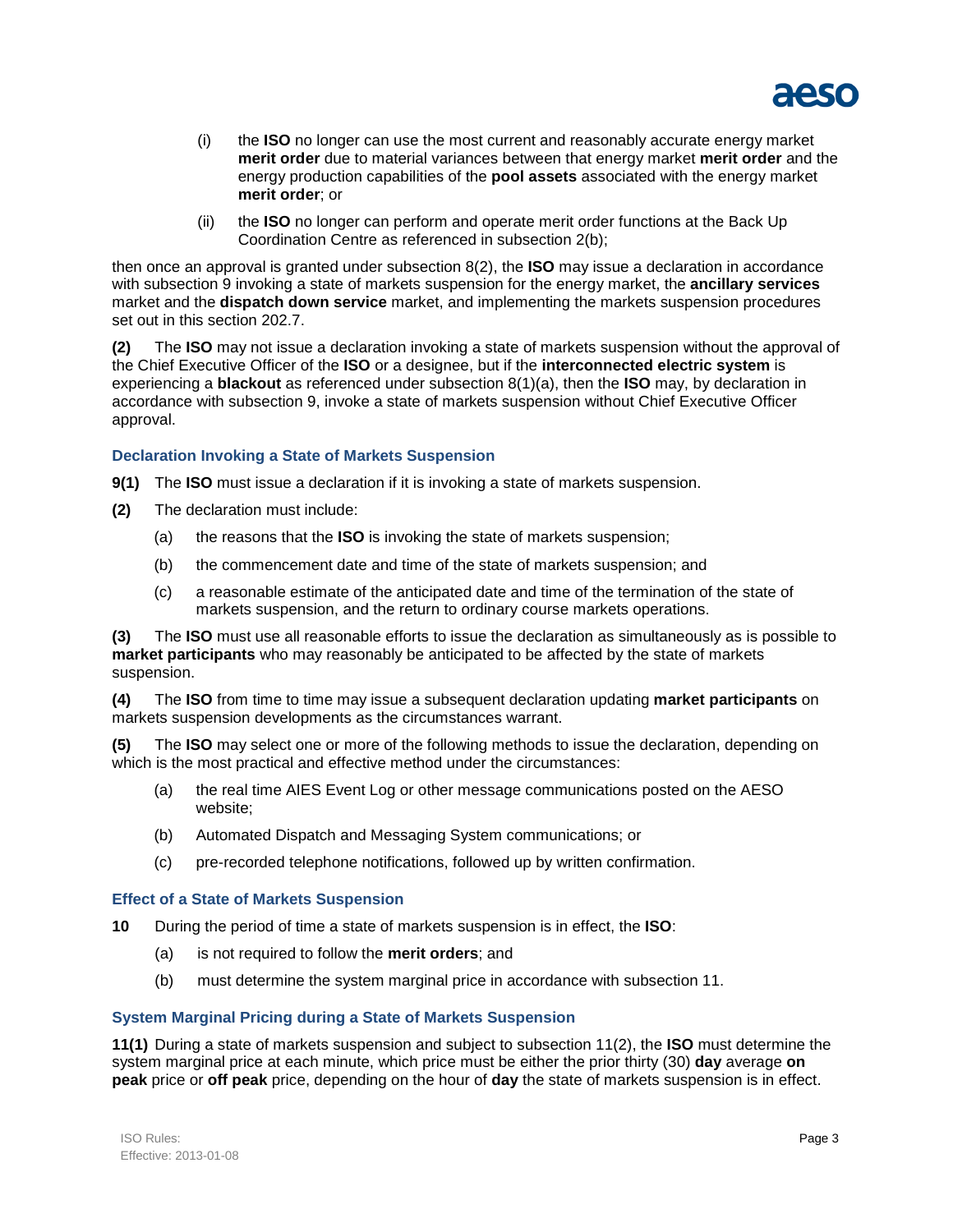

**(2)** The system marginal price during a state of markets suspension must be one thousand dollars (\$1,000) per MWh under the circumstances set out in subsection 3(1)(b) of section 201.6 of the **ISO rules***, Pricing*.

# **Operating Costs Recovery for Certain Market Participants**

**12(1)** If for a state of markets suspension a **market participant** does not recover from energy receipts revenue all operating costs, as specified in subsection 12(2) below, for any **pool asset** that operated during that state of market suspension, then the **ISO** must pay to the **market participant** an additional amount up to, but not in excess of, those operating costs, net of the energy receipts revenue.

- **(2)** Subject to subsection 12(3), the operating costs referred to in subsection 12(1) may include:
	- (a) variable **supply transmission service** charges which are the actual cost of all variable charges from *Rate Schedule STS* of the **ISO tariff**, including the applicable **loss factor** charge or credit;
	- (b) variable operating and maintenance charges;
	- (c) fuel cost to operate the **pool asset**; and
	- (d) other related reasonable costs the **ISO** approves.

**(3)** If during a state of markets suspension a **market participant** incurs start-up costs for a **pool asset** as the result of receiving a **directive** to start-up the **pool asset**, and then subsequently the **market participant**:

- (a) receives a **directive** to shut down the same **pool asset**; or
- (b) is receives a **dispatched** to terminate energy delivery or consumption for the same **pool asset** upon the termination of the markets suspension and the return to ordinary course operations;

then the **market participant** may include those start-up costs in the operating costs to be recovered in accordance with subsection 12(2).

**(4)** The **ISO** must include as a line item in a **power pool** statement any charge to a **pool participant**  under subsection 8 of section 103.6 of the **ISO** rules, *ISO Fees and Charges* for the **ISO** to recover any costs associated with the payment of operating costs net of energy receipts revenue due to a markets suspension under this section 202.7.

#### **Termination of a State of Markets Suspension**

**13(1)** The **ISO**, by issuing a declaration, must terminate a state of markets suspension as soon as it restores ordinary course markets operations.

**(2)** The **ISO** must use the most practical and effective communication methods referenced in subsection 9(5) to issue a declaration to **market participants** that the **ISO** has terminated a state of markets suspension and ordinary course markets operations are to recommence by the date and time specified in the declaration.

**(3)** The **ISO** must publish a preliminary report on the AESO website, no later than five (5) **business days** following the last **day** of a state of markets suspension, containing a summary of events and circumstances which led to the **ISO** invoking the state of markets suspension.

**(4)** The **ISO** must publish a final report on the AESO website, no later than twenty (20) **business days**  following the termination of a state of markets suspension, containing details on how the **ISO** managed the markets suspension situation and the **interconnected electric system** during the state of markets suspension**,** and the efforts the **ISO** undertook to return the markets to ordinary course markets operations.